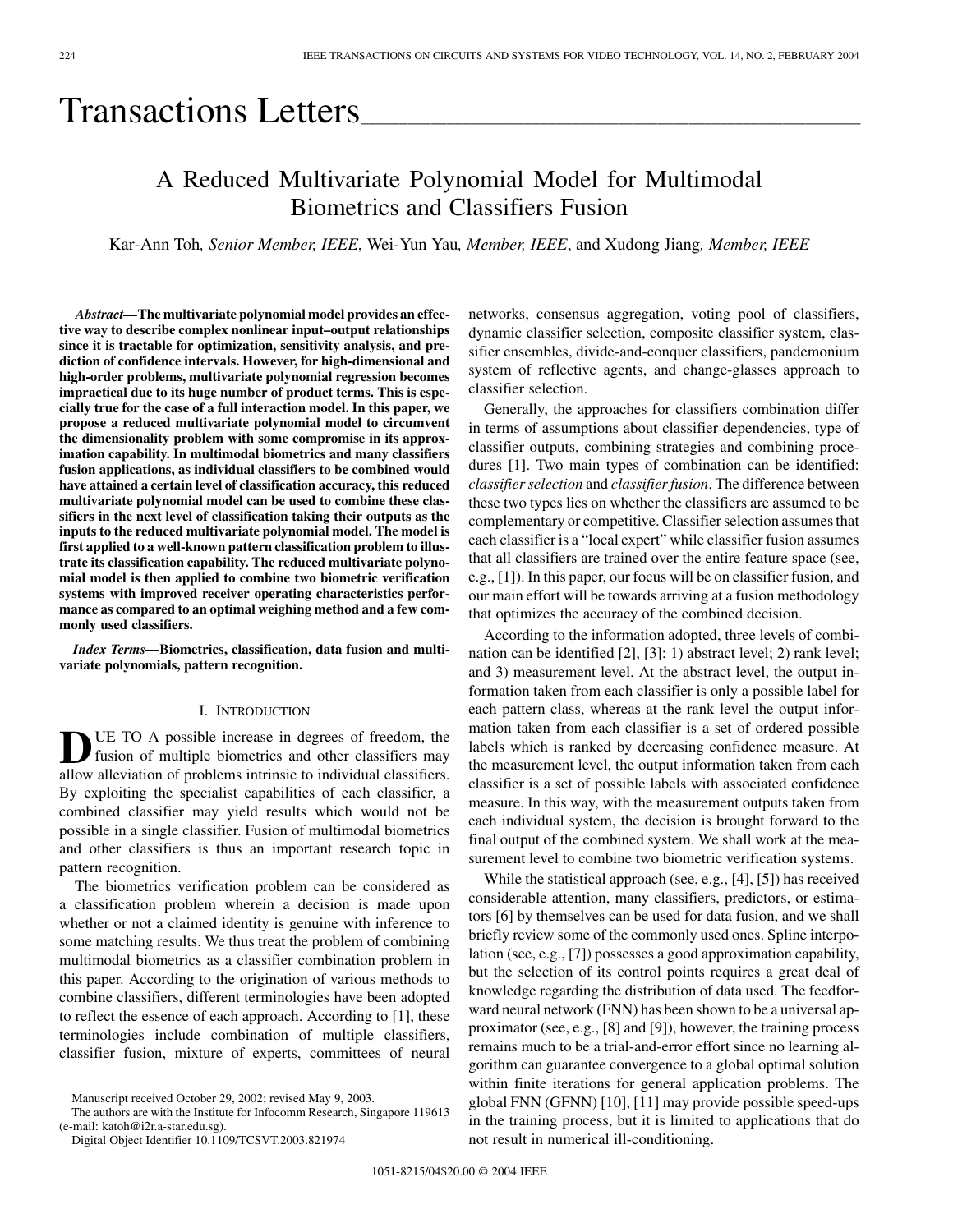The radial basis function network (RBFN) (see, e.g., [\[12](#page-9-0)]) has been widely used for approximation due to its structural simplicity. Typically, training of the RBFN involves selecting the hidden-layer neuron centers, choosing scaling parameters, and estimating the weights that connect the hidden and output layers. Although the weights can be estimated using the linear least-squares algorithm once the centers and the scaling parameters are fixed, selection of these centers and scaling parameters remains a nontrivial task. Other networks like ridge polynomial networks (RPN) (see, e.g., [[13\]](#page-9-0) and [[14\]](#page-9-0)), though they may exhibit a good approximation capability, have similar problems in training since the formulation is usually nonlinear. The general regression neural network (GRNN) (see, e.g., [\[15](#page-9-0)] and [[16\]](#page-9-0)) have good convergence and one-pass learning properties. However, it requires substantial computation to evaluate new points because a separate neuron is required for each sample. Moreover, estimation of the width parameter is nontrivial. The probabilistic neural network (PNN) [[17\]](#page-9-0), [\[18](#page-9-0)] is closely related to GRNN where it uses a spherical kernel as the radial basis function. Similar to the RBF, the approximation and estimation of the center and width parameters are nontrivial matters. The functional link network (FLN) using Chebyshev-polynomials (CPB) possesses the capability of a universal approximator [\[19](#page-9-0)] and reported a faster learning rate than the conventional feedforward/recurrent neural networks model. Since the network uses the recursive least-squares method with forgetting factor as learning algorithm, the choice of the forgetting factor affects the convergence. For high dimensional problems, the number of parameters to be estimated in this network tends to be be very large. In the more general FLN and high-order perceptrons (HOPs) using polynomial and power series expansions, the problem of having a huge number of parameters persists unless a computational intensive evolutional search is performed to reduce the model to an optimal subset of units [\[20](#page-9-0)].

Recently, the support vector machine (SVM) [[21\]](#page-9-0), [\[22](#page-9-0)] receives considerable attention due to its sound theoretical basis on optimizing the class boundary separation rather than the usual error objective. Solving the constrained optimization for nonlinear systems (usually the case for physical systems) in SVM results in a quadratic programming formulation. This quadratic formulation is normally solved in an iterative manner where the global solution is, again, not guaranteed.

The optimal weighting method (OWM) [[23\]](#page-9-0) provides an efficient way to combine different classifiers. However, it is limited to systems which can be separated by linear separation hyperplanes. As an extension to OWM, the multivariate polynomial model (MP) [\[24](#page-9-0)] provides an effective way to describe complex nonlinear input–output relationships since it is tractable for optimization, sensitivity analysis, and prediction of confidence intervals. However, for high-dimensional and high-order systems, multivariate polynomial regression becomes impractical due to its prohibitive number of product terms. This is especially true for the case of using a full interaction model. In view of these, our problem here is to derive a model that does not possess an exponentially increasing number of parameters with respect to the model order and number of inputs while at the same time preserving much of its approximation capability. We address this problem by proposing a reduced multivariate polynomial model (RM) where the number of parameters to be estimated increases *linearly* with the model order and the number of inputs. We shall demonstrate the classification capability of the RM using physical data. To circumvent possible multicollinearity among the classifiers and improve generalization, an optimal regularization search and a validation procedure are proposed. The main contributions of this paper thus include: 1) proposal of a reduced multivariate polynomial model for multimodal classifiers fusion and 2) optimal regularization for possible multicollinearity.

The paper is organized as follows. In Section II, the problem of combining multimodal classifiers is stated before some preliminaries on the optimal weighting method are provided. With these backgrounds in place, the multivariate polynomial model is introduced in Section III. Taking the measurement outputs of each biometric classifiers as input variables of the multivariate polynomials, several existing polynomial models are discussed in this section before a reduced model is derived in Section IV. In Section V, we present the weight decay regularization for possible multicollinearity among the classifiers to be combined. A search is also presented in this section to optimize the regularization parameter. In Section VI, a well-known pattern classification example is used to illustrate the performance of the reduced model in terms of classification capability. In Section VII, the proposed model is tested using physical data from the fingerprint and voice verification systems. Finally, in Section VIII, some concluding remarks are drawn.

#### II. PROBLEM DEFINITION AND PRELIMINARIES

#### *A. Problem Definition*

We define the problem of combining multimodal classifiers and a corresponding problem on multicollinearity as follows:

*1) The Problem of Combining Multimodal Classifiers:* Given  $(l, m, n, p, q)$  as positive integers and consider two sets of data: a training set  $\mathcal{S}_{\text{train}} = \{r_i \in \mathcal{R}^p, s_i \in \mathcal{R}^q\},\$  $i = 1, \ldots, m$  and a test set  $\mathcal{S}_{\text{test}} = \{r_i \in \mathcal{R}^p, s_i \in \mathcal{R}^q\},\$  $i = 1, \ldots, n$  where r and s denote the feature vector and the class inference, respectively. Given a set of decision functions  $\mathcal{F} = \{f_i(\mathbf{r}, \mathbf{s})\}, j = 1, \ldots, l, l \ll m$  where each of its elements,  $f_j(\mathbf{r}, \mathbf{s})$  approximates a true function  $f(\mathbf{r}, \mathbf{s})$  (assuming it exists) which classifies the data given by  $\{S_{\text{train}}, S_{\text{test}}\}.$ In biometric problems, the classification is labeled either as imposters or as genuine users. Given some  $\mathcal F$  based on  $\mathcal S_{\text{train}}$ , our problem here is to find the best possible approximation of  $f(\mathbf{r}, \mathbf{s})$  using this set of  $\mathcal{F}$ . Those  $\mathcal{F}$  generated from  $\mathcal{S}_{\text{test}}$ will be used to test the classification performance. We shall consider only the overdetermined system.

*2) Multicollinearity:* Assume that each false positive poses the same amount of risk and every false negative presents identical liability, and the system is under random attack. It remains an issue when combining a set of learned classifiers with correlation. The higher the degree of correlation, the larger amount of agreement or linear dependence among the classifiers will be. This correlation also reflects the amount of redundancy within the set of classifiers. Here, the problem of correlation which can produce unreliable estimates is referred to as *multicollinearity problem* [[25\]](#page-9-0).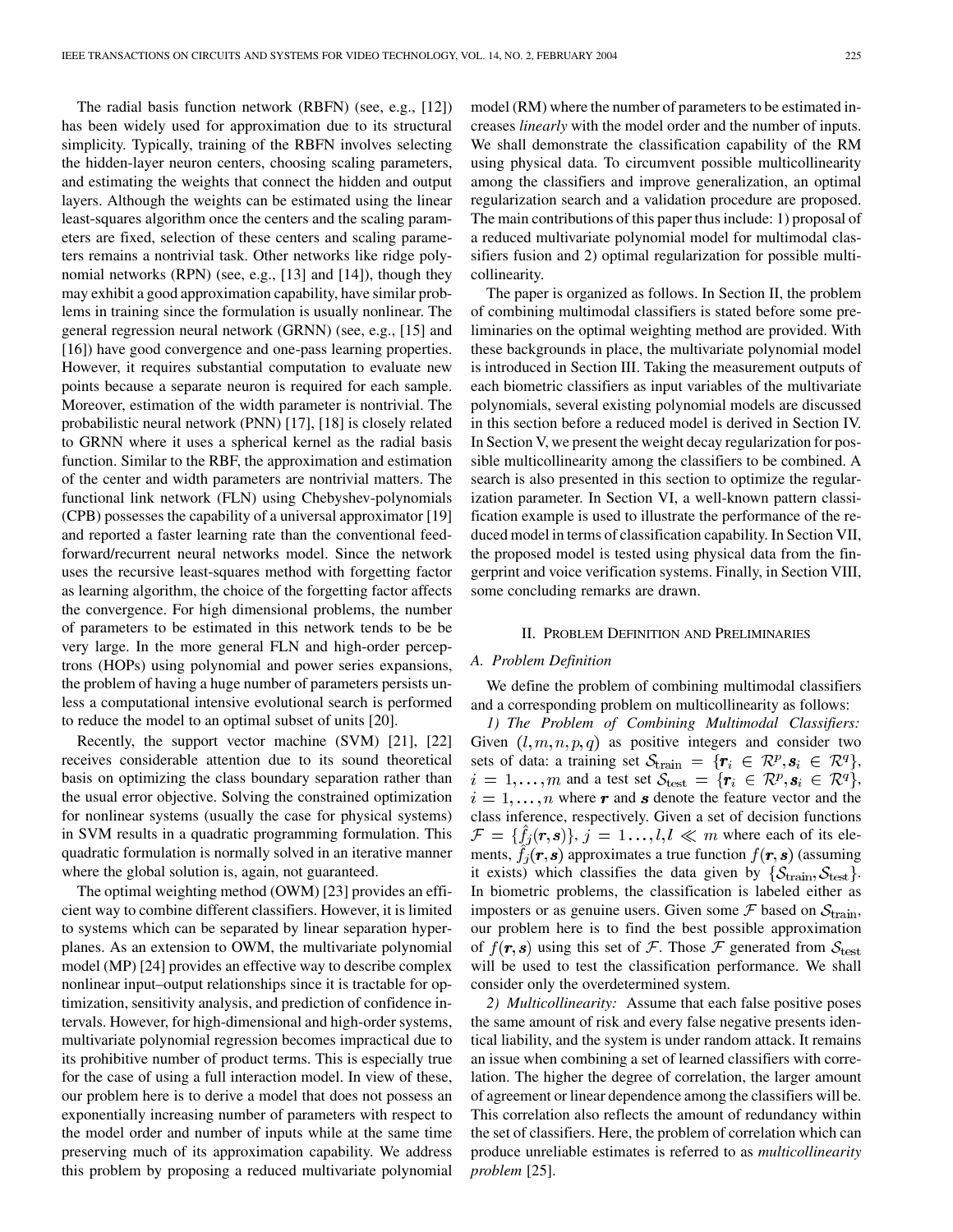#### *B. Linear Classifiers for Data Fusion*

*1) Simple and Weighted Averaging:* When the individual classifiers produce continuous outputs, a simple way is to average out all the outputs when there is no bias against any of these individual classifiers and when these classifiers are mutually independent. This is termed the basic ensemble method (BEM) (see, e.g., [\[25](#page-9-0)]) which can be written as

$$
\hat{f}_{\text{BEM}} = \frac{1}{l} \sum_{j=1}^{l} \hat{f}_j(\boldsymbol{r}, \boldsymbol{s}). \tag{1}
$$

Equation (1) can also be written in terms of the *misfit function* for each  $f_i(\mathbf{r}, \mathbf{s})$ [[25\]](#page-9-0) as follows:

$$
\hat{f}_{\text{BEM}} = f(\mathbf{r}, \mathbf{s}) - \frac{1}{l} \sum_{j=1}^{l} e_j(\mathbf{r}, \mathbf{s})
$$
(2)

where

$$
e_j(\mathbf{r}, \mathbf{s}) = f(\mathbf{r}, \mathbf{s}) - \hat{f}_j(\mathbf{r}, \mathbf{s}), \quad j = 1, 2, \dots, l. \tag{3}
$$

In practice, the mutual independency and unbiasness may not hold. A weighted averaging [called the generalized ensemble method (GEM)] can then be applied as follows if a certain classifier is known to be more accurate than another classifier:

$$
\hat{f}_{\text{GEM}}(\boldsymbol{\alpha}) = \sum_{j=1}^{l} \alpha_j \hat{f}_j(\boldsymbol{r}, \boldsymbol{s}) = f(\boldsymbol{r}, \boldsymbol{s}) - \sum_{j=1}^{l} \alpha_j e_j(\boldsymbol{r}, \boldsymbol{s}) \quad (4)
$$

where  $\alpha_j$ ,  $j = 1, \ldots, l$  (denoted as  $\alpha$ ) can be determined from

$$
\alpha_j = \frac{\sum_{k=1}^{t} C_{jk}^{-1}}{\sum_{i=1}^{l} \sum_{k=1}^{t} C_{ik}^{-1}}, \quad C_{jk} = E[e_j(\mathbf{r}, \mathbf{s})e_k(\mathbf{r}, \mathbf{s})]. \tag{5}
$$

Notice that in the above formulation

$$
\sum_{j=1}^{l} \alpha_j = 1.
$$
\n(6)

*2) OWM:* The GEM described above is a special case of OWM [\[23](#page-9-0)] minimizing the sum of squared error subject to the constraint given by (6). Consider

$$
\hat{f}_{\text{OWM}}(\boldsymbol{\alpha}) = \sum_{j=1}^{l} \alpha_j \hat{f}_j(\boldsymbol{r}, \boldsymbol{s}) \tag{7}
$$

and, assuming no constraints, the weights  $(\boldsymbol{\alpha} = [\alpha_1, \dots, \alpha_l]^T)$ for OWM can be found from

$$
\alpha = (\hat{\mathbf{F}}^T \hat{\mathbf{F}})^{-1} \hat{\mathbf{F}}^T \mathbf{f}
$$
 (8)

where  $\hat{\mathbf{F}} \in \mathcal{R}^{m \times l}$  denotes the Jacobian matrix of  $\hat{f}_{\text{OWM}}$  as follows:

$$
\hat{\mathbf{F}} = \begin{bmatrix} \hat{f}_1(\mathbf{r}_1, \mathbf{s}_1) & \dots & \hat{f}_l(\mathbf{r}_1, \mathbf{s}_1) \\ \vdots & \dots & \vdots \\ \hat{f}_1(\mathbf{r}_m, \mathbf{s}_m) & \dots & \hat{f}_l(\mathbf{r}_m, \mathbf{s}_m) \end{bmatrix}
$$
(9)

and  $f = [f(r_1, s_1), \ldots, f(r_m, s_m)]$  from training data.

We shall use OWM as a basis of comparison since it represents a more general form of all the above estimators. Here it is noted that OWM involves computation of the inverse of a matrix, the problem of multicollinearity may arise if linear dependency among the elements of  $\mathcal F$  is present.

## III. MULTIVARIATE POLYNOMIAL REGRESSION (MP)

The OWM described above provides an effective way to linearly combine multiple classifiers. However, important interacting relationships among the data may be ignored, thereby giving rise to inaccurate results. To cater for possible nonlinear effects and interactions, the multivariate polynomial regression is considered.

Multivariate polynomial regression provides an effective way to describe complex nonlinear input–output relationships. Also, it is tractable for optimization, sensitivity analysis, and prediction of confidence intervals. A typical polynomial regression model contains the squared and higher order terms of the estimator variable. However, for high-dimensional and high-order problems, multivariate polynomial regression becomes impractical due to its prohibitive number of product terms. This is especially true for the case of using an interaction model. In view of this problem, we resort to possible reduced models whose number of parameters do not increase exponentially and yet preserving the necessary classification capability.

In the following, to simplify the expression as well as to avoid possible confusion, the notation of individual classifiers or estimators  $\hat{f}_i(\mathbf{r}, \mathbf{s}), j = 1, \dots, l$  to be combined will be replaced by  $x_j$ ,  $j = 1, ..., l$  as polynomial inputs (i.e.,  $x_j = \hat{f}_j(\mathbf{r}, \mathbf{s})$ ).

## *A. Multinomial (MN): A Special Case of Multivariate Polynomials*

A special case of multivariate polynomials is called multinomial which can be expressed as

$$
(x_1 + x_2 + \dots + x_l)^r = \sum \frac{r!}{n_1! n_2! \cdots n_l!} x_1^{n_1} x_2^{n_2} \cdots x_l^{n_l}
$$
 (10)

where the summation is taken over all nonnegative integers  $n_1, n_2, \ldots, n_l$  for which  $n_1 + n_2 + \cdots + n_l = r$  where r is the order of approximation. Suppose there are a total of  $K + 1$ terms in this multinomial model. A possible application using this multinomial model for classifier combination is to estimate the weighting parameter vector  $\boldsymbol{\alpha} = [\alpha_0, \alpha_1, \dots, \alpha_K]^T$  from

$$
(MN - I) : \hat{f}_{MN}(\boldsymbol{\alpha}) = \alpha_0 + \sum_j \alpha_j (x_1^{n_1} x_2^{n_2} \cdots x_l^{n_l}),
$$

$$
j = 1, 2, \dots, K
$$
(11)

where the summation is taken over all nonnegative integers  $n_1, n_2, \ldots, n_l$  for which  $n_1 + n_2 + \cdots + n_l = r$ . Another possibility is to lump all inputs within each power term as follows:

$$
(MN - II) : \hat{f}_{MN}(\boldsymbol{\alpha}) = \alpha_0 + \sum_{j=1}^r \alpha_j (x_1 + x_2 + \dots + x_l)^j. (12)
$$

## *B. Approximation Capability: An Empirical Case Study*

The approximation capability of polynomials is well known from the Weierstrass approximation theorem [[26\]](#page-9-0) which states that every continuous function defined on an interval can be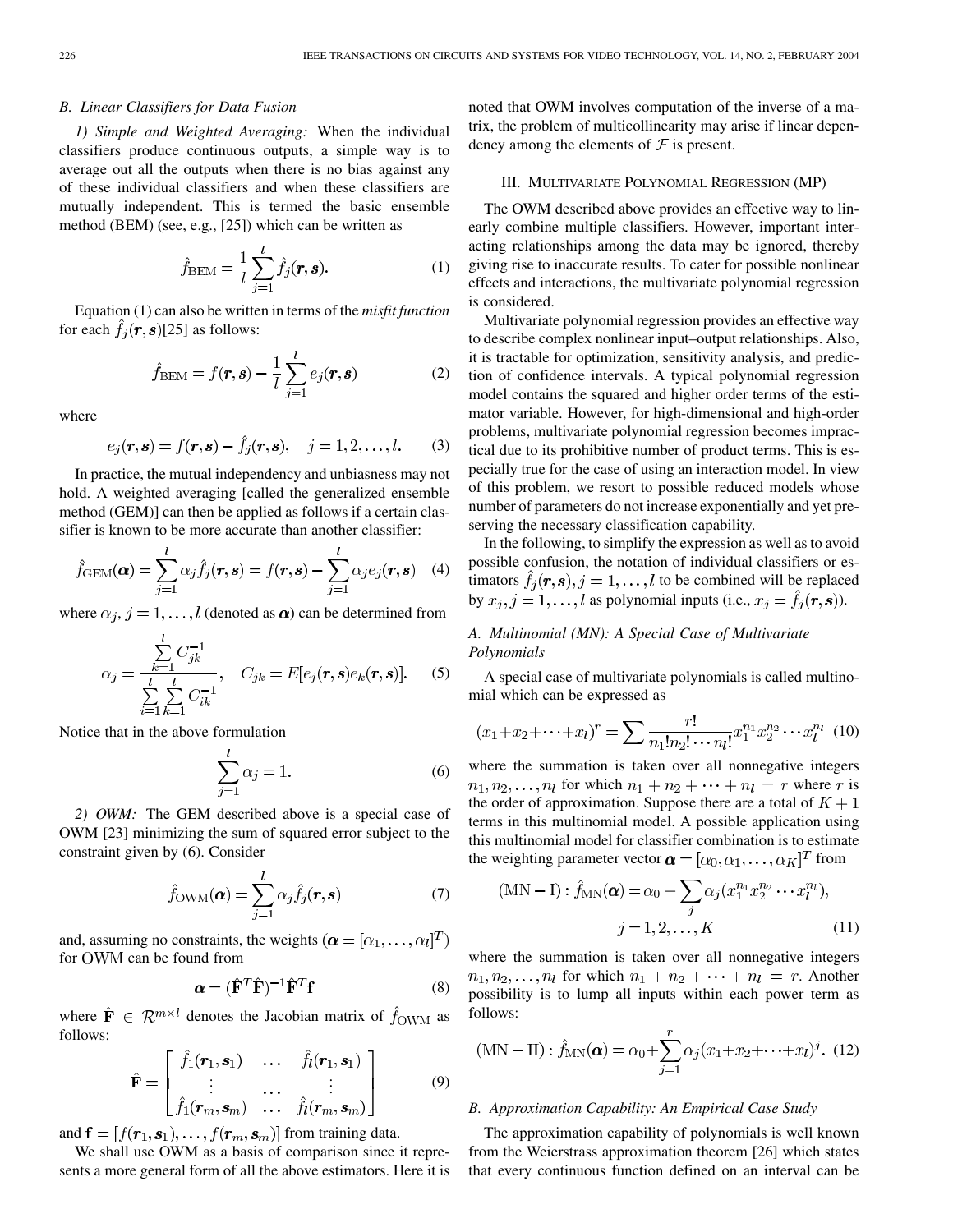

Fig. 1. Sinc function approximation using ninth-order models: (a) MN9-I, (b) MN9-II, (c) RM9, and (d) MP9.

approximated as closely as desired by a polynomial function. However, as mentioned, the number of terms increases tremendously with the number of inputs and the order of the polynomials to be approximated.

The multinomial model MN-I offers a greatly reduced number of terms but suffers from approximation deficiency because only high-order terms are used. The lumped multinomial model MN-II, though having a significantly reduced number of terms which is only dependent on the order of approximation, also suffers from approximation deficiency as the inputs only have a "lumped" effect on the approximation. This can be seen from the approximation of the *sinc* function [top of Fig. 1] using a ninth-order model in each case (MN9-I and MN9-II) in Fig.  $1(a)$  and  $(b)$ .

## IV. A REDUCED MULTIVARIATE POLYNOMIALS MODEL

To significantly reduce the huge number of terms in multivariate polynomials, we first consider the following model:

$$
\hat{f}_{\rm MN} = \alpha_0 + \sum_{j=1}^{r} (\alpha_{j1} x_1 + \alpha_{j2} x_2 + \dots + \alpha_{jl} x_l)^j.
$$
 (13)

It is noted that this gives rise to a nonlinear estimation model where the weight parameters  $(\alpha_{jk}, j = 1, \ldots, r, k = 1, \ldots, l)$ may not be estimated in a straightforward manner. Although an iterative search can be formulated to obtain some solutions, there is no guarantee that these solutions are global. To circumvent this problem, a linearized model is considered.

Assume two points  $\alpha$  and  $\alpha_1$  on the multinomial function which is differentiable. By the mean value theorem, the multinomial function  $f(\boldsymbol{\alpha}) = (\alpha_{i1}x_1 + \alpha_{i2}x_2 + \cdots + \alpha_{i}x_i)^j$ ,  $j = 2, \dots, r$  about the point  $\alpha_1$  can be written as

$$
f(\boldsymbol{\alpha}) = f(\boldsymbol{\alpha}_1) + (\boldsymbol{\alpha} - \boldsymbol{\alpha}_1)^T \nabla f(\bar{\boldsymbol{\alpha}})
$$
 (14)

where  $\bar{\boldsymbol{\alpha}} = (1-\beta)\boldsymbol{\alpha}_1 + \beta\boldsymbol{\alpha}$  for  $0 \leq \beta \leq 1$ . Let . With an appropriate choice of terms based on (14), omitting the coefficients within  $f(\boldsymbol{\alpha}_1)$  and  $\nabla f(\boldsymbol{\bar{\alpha}})$ , and including the summation of weighted input terms, the following multivariate model can be written:

$$
\hat{f}_{\text{RM}'} = \alpha_0 + \sum_{j=1}^{l} \alpha_j x_j
$$
\n
$$
+ \sum_{j=1}^{r} \alpha_{l+j} (x_1 + x_2 + \dots + x_l)^j
$$
\n
$$
+ \sum_{j=2}^{r} (\alpha_j^T \cdot x)(x_1 + x_2 + \dots + x_l)^{j-1},
$$
\n
$$
l, r \ge 2
$$
\n(15)

where the number of terms is given by  $K = 1 + r(l + 1)$ .

To include more individual high-order terms for (15), the following (RM) can be written:

$$
\text{(RM)}: \hat{f}_{\text{RM}} = \alpha_0 + \sum_{k=1}^r \sum_{j=1}^l \alpha_{kj} x_j^k + \sum_{j=1}^r \alpha_{rl+j} (x_1 + x_2 + \dots + x_l)^j + \sum_{j=2}^r (\alpha_j^T \cdot \mathbf{x}) (x_1 + x_2 + \dots + x_l)^{j-1},
$$
\n
$$
l, r \ge 2. \tag{16}
$$

The number of terms in this model can be expressed as  $K =$  $1 + r + l(2r - 1)$ . It is noted that (16) has  $rl - l$ ) number of terms more than that of (15). The plots for the number of terms over different model orders for each input dimension  $(l =$  $(2, 3, \ldots, 8)$  of RM is shown in Fig. 2. A linear relationship between the number of terms and the model order  $(r)$  or model dimension  $(l)$  is observed for the proposed reduced model. For comparison purposes, the same figure includes the number of terms plotted over the model order for a full multivariate polynomial model with input dimension two  $(l = 2)$ .

The above reduced model can be used in a least-squares error objective function and a solution form similar to (8) can be obtained. For simplicity and without loss of generality, consider the following second-order reduced bivariate polynomial model taking  $x_1$  from output of biometric-A and  $x_2$  from output of biometric-B:

$$
\hat{f}_{\text{RM2}} = \alpha_0 + \alpha_1 x_1 + \alpha_2 x_2 + \alpha_3 x_1^2 + \alpha_4 x_2^2 \n+ \alpha_5 (x_1 + x_2) + \alpha_6 (x_1 + x_2)^2 \n+ \alpha_7 x_1 (x_1 + x_2) + \alpha_8 x_2 (x_1 + x_2).
$$
\n(17)

The matrix  $\hat{F}$  can then be obtained as (18), shown at the bottom of the following page, and  $f = [f_1, \dots, f_m]^T$  is the known desired output vector from training data. In (18),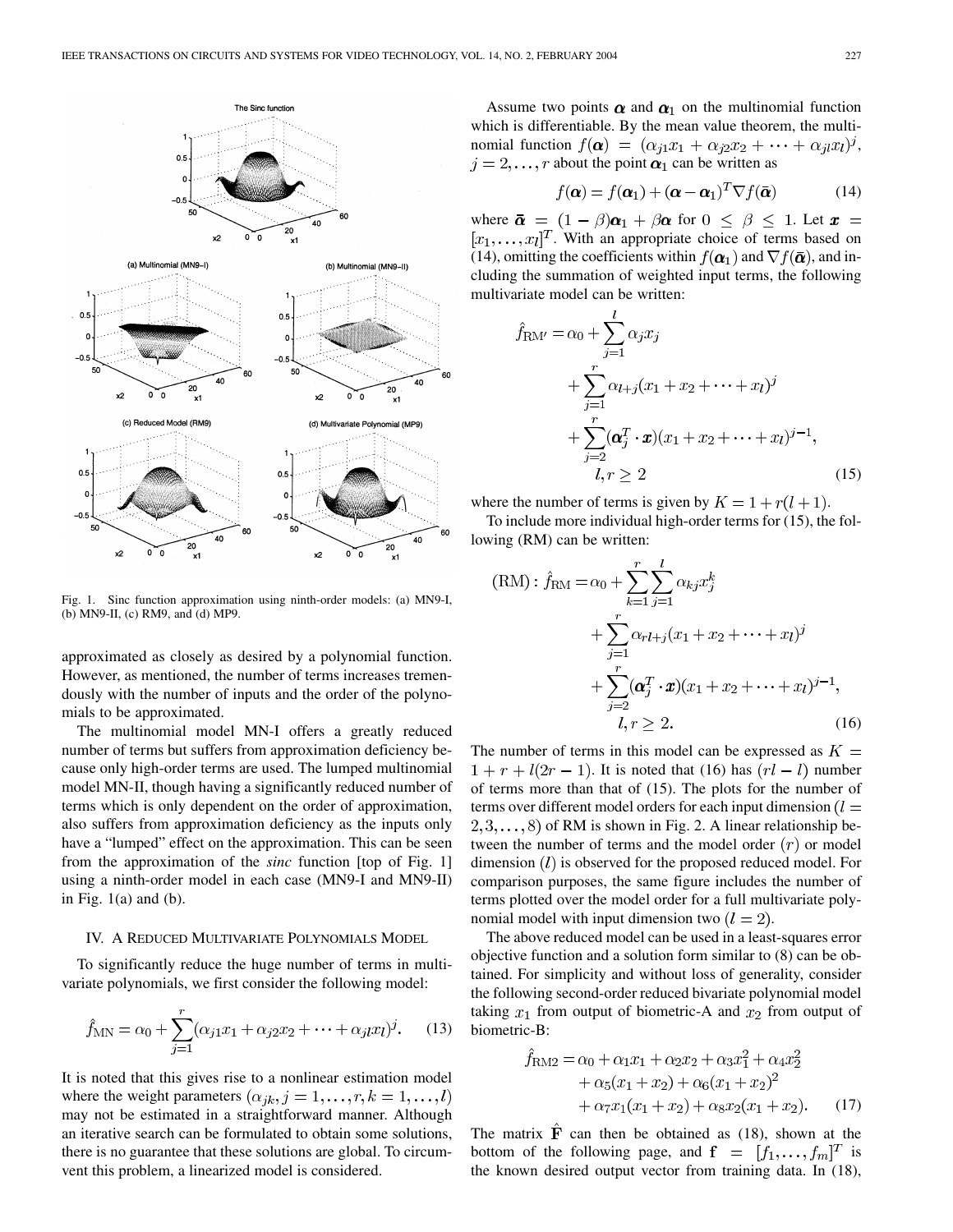

Fig. 2. Number of terms plotted over model order for different input dimensions.

the first and second subscripts of the matrix elements  $x_{i,k}$ ,  $j = 1, 2, k = 1, \ldots, m$  indicate the number of biometric systems and the the number of instances respectively. The model coefficients  $\alpha_0, \ldots, \alpha_8$  can be obtained using (8) and they can be used to predict future decision outcomes given instances of outputs from biometric-A and biometric-B  $(x_1$  and  $x_2)$ .

Fig. 1(c) shows the approximated *sinc* function using a ninthorder model from (16) (RM9). The approximation capability in this case is visibly seen to be comparable to that of the full ninthorder multivariate polynomials (MP9) as shown in Fig. 1(d).

## V. OPTIMIZING THE WEIGHT-DECAY REGULARIZATION

#### *A. Handling the Multicollinearity Problem*

As mentioned, minimization of the sum of squared errors using (8) may result in a multicollinearity problem when a heavy linear dependency of data is present. A simple approach to provide numerical stability is to perform a weight decay regularization as follows:

$$
s_{\text{MPR}}(\boldsymbol{\alpha}) = \sum_{i=1}^{m} e_i^2(\boldsymbol{\alpha}) + b \|\boldsymbol{\alpha}\|_2^2
$$
  
= 
$$
\sum_{i=1}^{m} \left[ f(\boldsymbol{r}_i, \boldsymbol{s}_i) - \hat{f}_{\text{RM}}(\boldsymbol{r}_i, \boldsymbol{s}_i, \boldsymbol{\alpha}) \right]^2
$$
  
+ 
$$
b \|\boldsymbol{\alpha}\|_2^2
$$
(19)

where  $\|\cdot\|_2$  denotes the  $L_2$ -norm and b is a regularization constant.

Minimizing the new objective function (19) results in

$$
\mathbf{\alpha} = (\hat{\mathbf{F}}^T \hat{\mathbf{F}} + b\mathbf{I})^{-1} \hat{\mathbf{F}}^T \mathbf{f}
$$
 (20)

where  $\hat{\mathbf{F}} \in \mathcal{R}^{m \times l}$  as defined in (9),  $\mathbf{f} \in \mathcal{R}^{m \times 1}$  is the training output, and **I** is a  $(l \times l)$  identity matrix. It is noted that this addition of a bias term into the least-squares regression model is also termed as *ridge regression* [\[24](#page-9-0)].

The addition of the bias term affects the total mean squared error of the original estimator. For a large value of  $b$  selected, a large value of the bias will be incurred to the total mean squared error for training [\[24](#page-9-0)]. Depending on individual applications, the effect of  $b$  on the validation error varies from case to case. Hence the selection of  $b$  becomes an important issue for good generalization.

#### *B. Optimizing the Regularization Parameter*

A conventional approach to determine the biasing constant  $b$ is to obtain a simultaneous plot of the estimated parameters over different values of  $b$ , usually between 0 and 1, and look for the smallest value of  $b$  where these estimated parameter traces are deemed to first becoming stable [[24\]](#page-9-0). In this paper, we seek to select  $b$  by optimizing the validation error. Instead of using the more complex gradient-based search [\[27](#page-9-0)], we adopt a simple single directional search using a validation formulation which can globally locate the optimal  $b$  within the interval  $[0, 1]$ .

Given the training data set  $\mathcal{S}_{\text{train}}$ , we further partition it into two portions namely: the subtraining set  $S_{tr}$  and the validation set  $S_v$ . The subtraining set will be used to compute the weight parameter  $\alpha$  and the validation set will be used to determine the regularization parameter *.* 

Consider the estimate given by  $\hat{\mathbf{f}} = \hat{\mathbf{F}} \alpha = \hat{\mathbf{F}} (\hat{\mathbf{F}}^T \hat{\mathbf{F}} + \hat{\mathbf{F}}^T \hat{\mathbf{F}}^T \hat{\mathbf{F}}^T)$  $bI$ )<sup>-1</sup> $\dot{F}$ <sup>T</sup>f using the subtraining data set. With some algebraic manipulation, the sum of squared errors for the subtraining data can be written as

$$
SSE_{\text{tr}}(b) = \mathbf{f}^T [\mathbf{I} - \hat{\mathbf{F}} (\hat{\mathbf{F}}^T \hat{\mathbf{F}} + b\mathbf{I})^{-1} \hat{\mathbf{F}}^T] \mathbf{f}.
$$
 (21)

For the case of validation data  $\hat{\mathbf{F}}_v$ , the new estimate becomes  $\hat{\mathbf{f}}_v = \hat{\mathbf{F}}_v \hat{\mathbf{\alpha}} = \hat{\mathbf{F}}_v (\hat{\mathbf{F}}^T \hat{\mathbf{F}} + b\mathbf{I})^{-1} \hat{\mathbf{F}}^T \mathbf{f}$ . The sum of squared errors for the validation output  $f_v$  is thus

$$
SSE_v(b) = (\mathbf{f}_v - \hat{\mathbf{f}})^T (\mathbf{f}_v - \hat{\mathbf{f}})
$$
  
= 
$$
[\mathbf{f}_v - \hat{\mathbf{F}}_v (\hat{\mathbf{F}}^T \hat{\mathbf{F}} + b\mathbf{I})^{-1} \hat{\mathbf{F}}^T \mathbf{f}]^T
$$
  

$$
\times [\mathbf{f}_v - \hat{\mathbf{F}}_v (\hat{\mathbf{F}}^T \hat{\mathbf{F}} + b\mathbf{I})^{-1} \hat{\mathbf{F}}^T \mathbf{f}].
$$
 (22)

By performing a single-directional search on  $SSE_v(b)$  for b over the interval  $[0, 1]$ , an optimal value of b can be found. Here, we note that optimizing the formulation in  $(22)$  with respect to b implicitly optimizes  $\alpha$  as well because  $\alpha = (\hat{F}^T \hat{F} + bI)^{-1} \hat{F}^T f$ .

#### *C. Optimizing Cross Validations*

It is noted that the above optimally regularized model may be sensitive to different data partitions in cross validations. To achieve a more stable result than that using just a single cross-

$$
\hat{\mathbf{F}} = \begin{bmatrix}\n1 & x_{1,1} & x_{2,1} & x_{1,1}^2 & x_{2,1}^2 & (x_{1,1} + x_{2,1}) & (x_{1,1} + x_{2,1})^2 & x_{1,1}(x_{1,1} + x_{2,1}) & x_{2,1}(x_{1,1} + x_{2,1}) \\
\vdots & \vdots & \vdots & \vdots & \vdots & \vdots & \vdots \\
1 & x_{1,m} & x_{2,m} & x_{1,m}^2 & x_{2,m}^2 & (x_{1,m} + x_{2,m}) & (x_{1,m} + x_{2,m})^2 & x_{1,m}(x_{1,m} + x_{2,m}) & x_{2,m}(x_{1,m} + x_{2,m})\n\end{bmatrix} (18)
$$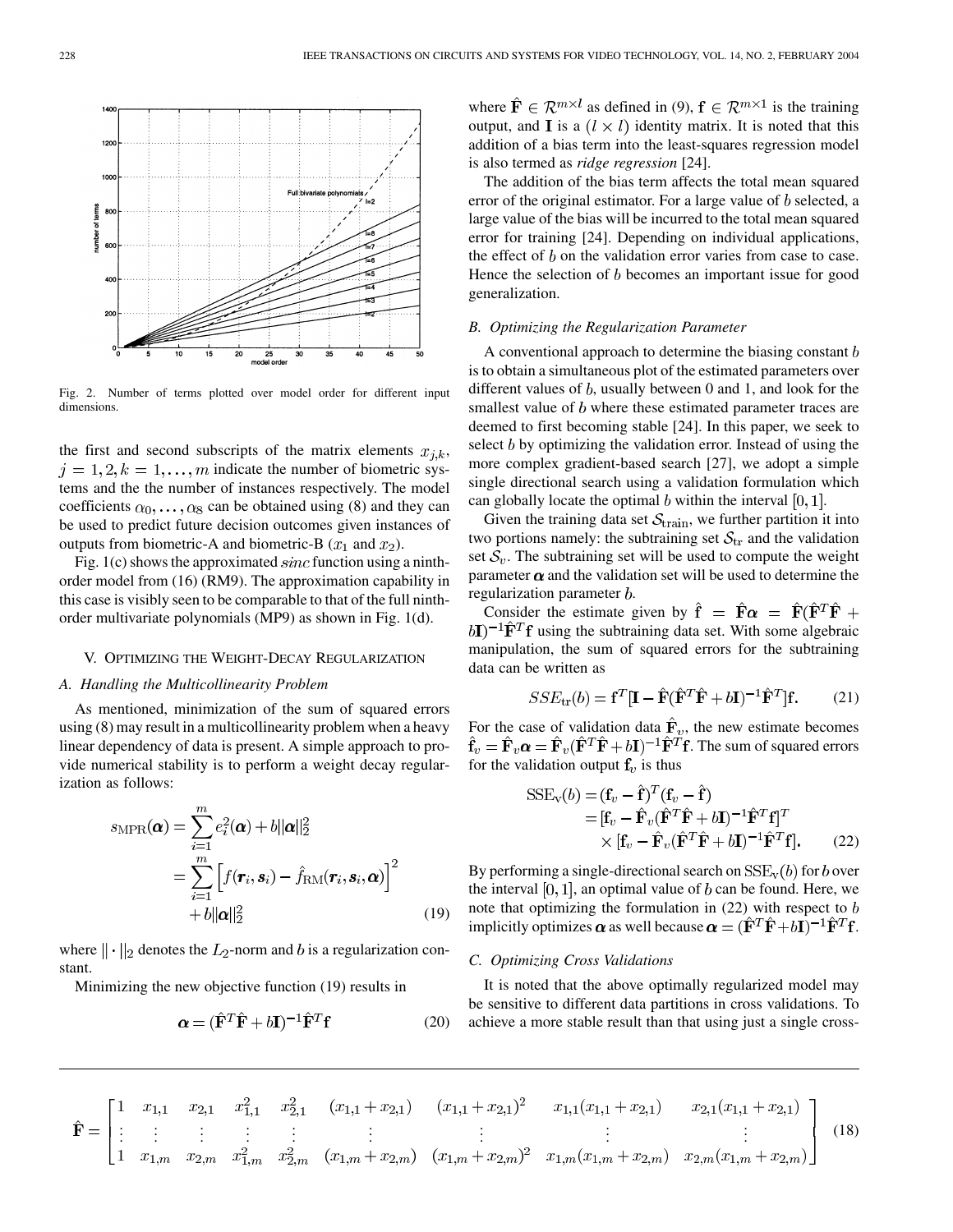validation point, we can empirically select the best operating point based on the distribution of the various optimal settings.

As mentioned, we partition the data into three parts: subtraining data  $S_{tr}$ , validation data  $S_{v}$  and test data  $S_{test}$ . Here we note that  $\mathcal{S}_{\text{train}} = \{ \mathcal{S}_{\text{tr}}, \mathcal{S}_{v} \}$ . The sub-training and the validation data  $\{S_{tr}, S_v\}$  are used to obtain the training and regularization parameters. The remaining data  $S_{\text{test}}$ , which are not used in both training and validation, will then be used to test the performance of the classifier.

The set  $S_{\text{train}}$  can be partitioned into  $S_{\text{tr}}$  and  $S_{v}$  in various ways, typically  $N(\mathcal{S}_{tr})/N(\mathcal{S}_{train}) \geq 0.5$  with  $N(S_v) = N(S_{\text{train}}) - N(S_{\text{tr}})$  where  $N(\bullet)$  denotes the number of elements within the set  $\bullet$ .

In this application we use  $N(\mathcal{S}_{tr})/N(\mathcal{S}_{train}) = 0.9$  and perform a corresponding ten-fold cross-validation using the data sets  $\{S_{tr}^i, S_v^i\}_i, i = 1, \ldots, 10$ . For each set of cross validation labeled as i, the optimal regularization parameter  $b_i$  is determined with the corresponding weight vector  $\alpha_i$ . Using these 10 sets of optimized parameters, we obtain 10 sets of training outputs ( $\hat{\mathbf{f}}_i = \hat{\mathbf{F}} \alpha_i$ ,  $i = 1, ..., 10$ ) and respective optimized regularization parameter  $b_i$ ,  $i = 1, ..., 10$ . To obtain a good representation of data distribution, the experiments can be performed M times using different random partitions of  $S_{\text{train}}$  and  $S_{\text{test}}$ . A distribution of  $b$  can be plotted and the most populated value of optimized  $b$  can be selected for the final test.

*Remark 1:* The above procedure provides a structural way to obtain a very likely good choice of the regularization parameter . However, for large data sets, the computational requirement could be high. For simplicity reason in such applications, we note that an empirical choice of  $b \in [10^{-4}, 10^{-3}]$  could produce reasonably good results from our experience.

## $\Box$

#### VI. A CLASSIFICATION EXAMPLE: IRIS DATA

In this example, the reduced multivariate polynomial model (16) is tested using the well-used benchmark IRIS data from the UCI Machine Learning Repository [\[28](#page-9-0)] to illustrate its classification capability before applying it to the data fusion problem. Here we treat the extracted feature patterns in this example as the outputs of some estimators for fusion. Features extraction is an important part in a classification system since it involves a certain decision process to select relevant features to be used. This experiment is an important complement of our data fusion experiments in Section VII since the IRIS data used here are a prevalent common benchmark.

The data set contains 150 samples belonging to three subspecies of dimension 4. Each of these three subspecies or classes occupies 50 samples. One class is well separated from the other two classes. The available 150 samples were randomly partitioned into a training set and a test set, each containing 75 samples. A total of  $M = 40$  trials were performed for the randomly partitioned training and test sets. The four input features were entered as  $(x_1, \ldots, x_4)$  in the reduced model and matrix **F** was obtained using the reduced model which has expansion terms arranged similar to (18). The regularized solution form as in (20) was used to compute the polynomial coefficients. The RM with order 6 (RM6) was chosen for the validation experiment. Here



For the next set of experiments, we shall observe the classification accuracy with respect to model orders. The average classification errors were recorded for the reduced model for different model orders (RM2–RM6). Table I shows the average training and test errors over 40 trials for respective model orders RM2 through RM6 with respective statistics ( $\sigma$ : standard deviation). These results outperform the best reported test result (%Erro $r_{\text{train}} = 2.4$ ,  $\sigma_{\text{train}} = 2.2\%$ , Erro $r_{\text{test}} = 4.8$ ,  $\sigma_{\text{test}} = 1.2$ ) from the reformulated radial basis neural networks as seen in [\[29](#page-9-0)]. Moreover, in [[29\]](#page-9-0), only five trials were performed for each averaged error value and training of neural networks is a nontrivial process. For a better picture on the performance, a 10-fold cross-validation test is also included in Table I using similar regularization setting.

Table II compares RM6 with several commonly used classifiers: Naive–Bayes (NBayes), SVM, and Neural Network (Neural). The Naive–Bayes method [[30\]](#page-9-0) assumed Gaussian distribution and independency of the input data. A 10th-order polynomial kernel was adopted for SVM learning [\[31](#page-9-0)] since it was found to outperform other kernels (linear and RBF) in this example. The neural network used a  $(4 \times 4 \times 1)$  structure and was trained using the method proposed by [[10\]](#page-9-0) to achieve possible global optimality. As seen from the 40-trials results, RM6 outperforms all other classifiers for both training and test data. The 10-fold validation results show that the Neural Network method with appropriate regularization and tuning [[10\]](#page-9-0) can produce better results than all the compared methods. The SVM for some instances appear to be overly trained in the 10-fold process. In terms of computing effort, the Neural Network, SVM, and Naive–Bayes, respectively, took about



Fig. 3. Iris data: distribution of regularization parameter b.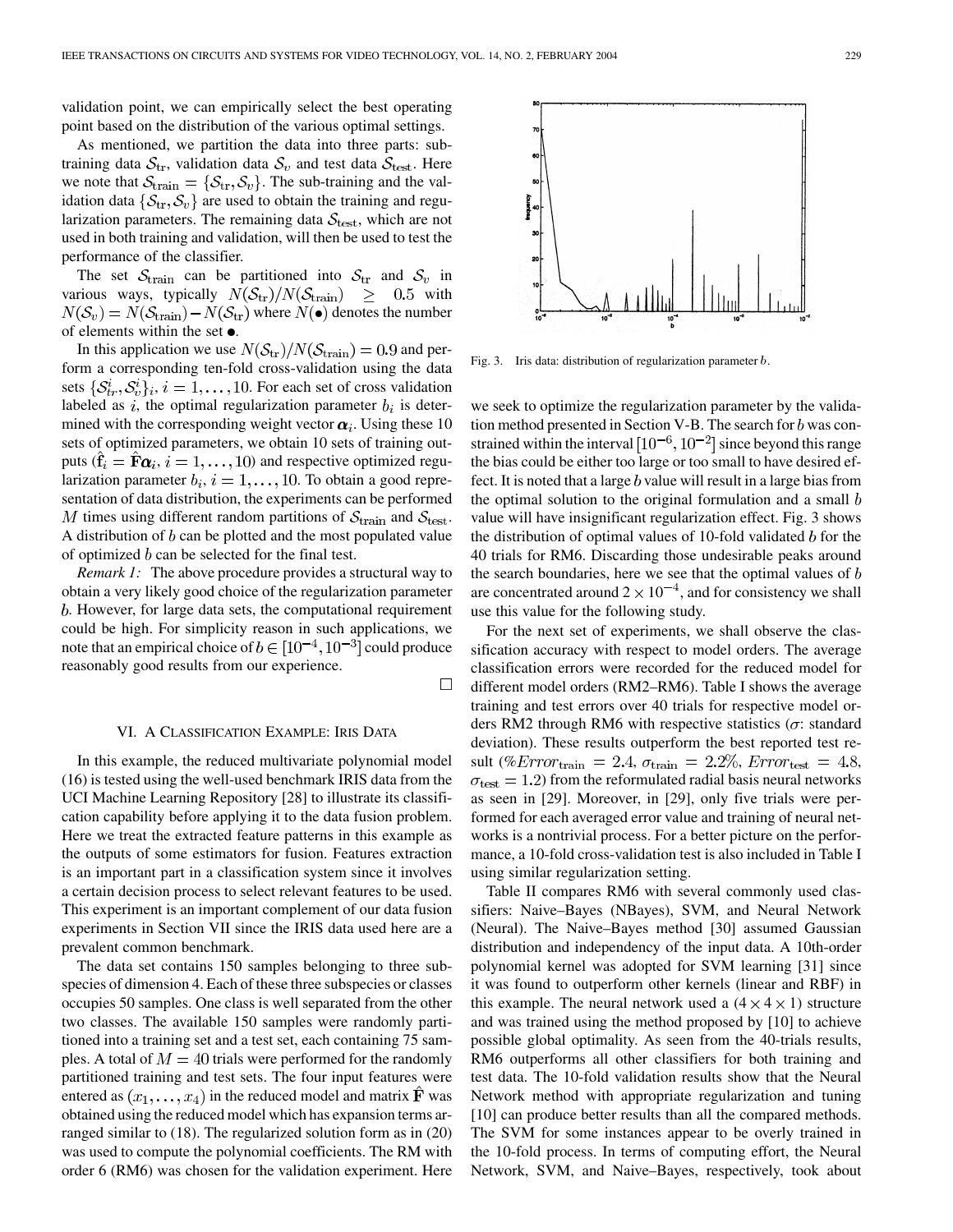| Model | 40-trials                        |                                | 10-fold           |                  |
|-------|----------------------------------|--------------------------------|-------------------|------------------|
|       | $%Error_{train}(\sigma_{train})$ | $%Error_{test}(\sigma_{test})$ | $\%Error_{train}$ | $\%Error_{test}$ |
| RM2   | 2.90(0.0159)                     | 4.17(0.0148)                   | 2.59              | 4.67             |
| RM3   | 2.20(0.0137)                     | 3.63(0.0154)                   | 2.00              | 4.00             |
| RM4   | 1.67(0.0141)                     | 3.10 (0.0136)                  | 2.00              | 3.33             |
| RM5   | 1.47(0.0131)                     | 2.77(0.0126)                   | 1.85              | 3.33             |
| RM6   | 1.37(0.0126)                     | 2.80(0.0124)                   | 1.63              | 3.33             |

TABLE I IRIS DATA: AVERAGE ERRORS FOR DIFFERENT MODEL ORDERS

TABLE II IRIS DATA: AVERAGE ERRORS FOR DIFFERENT METHODS

| Model           | $40$ -trials                      |                                 | $10$ -fold        |                  |
|-----------------|-----------------------------------|---------------------------------|-------------------|------------------|
|                 | $\%Error_{train}(\sigma_{train})$ | $\%Error_{test}(\sigma_{test})$ | $\%Error_{train}$ | $\%Error_{test}$ |
| <b>NBayes</b>   | 3.60(0.0139)                      | 4.37(0.0157)                    | 3.93              | 4.00             |
| <b>SVM</b>      | 3.00(0.0153)                      | 3.83(0.0163)                    | 3.48              | 5.33             |
| Neural          | 2.47(0.0111)                      | 3.20(0.0138)                    | 2.00              | 0.67             |
| RM <sub>6</sub> | 1.37(0.0126)                      | 2.80(0.0124)                    | 1.63              | 3.33             |
|                 |                                   |                                 |                   |                  |



Fig. 4. Fingerprint image samples.

3250, 3.3, and 2.5 times the RM6's computing time to obtain the required parameters under similar computing conditions.

#### VII. COMBINING FINGERPRINT AND SPEAKER CLASSIFIERS

In this section, we perform experiments on the multivariate polynomial fusion using physical data from two biometrics: fingerprint and voice data. We shall compare the performances of RM with OWM and a few commonly used classifiers, in the form of receiver operating characteristic (ROC) curves. As only two biometrics are to be combined, we shall limit the order of the RM model up to three in this experiment to avoid over-modeling.

#### *A. Fingerprint Verification*

In general, an automatic fingerprint identification or verification (see, e.g., [[32\]](#page-9-0)–[\[35](#page-9-0)]) system consists of three main processing stages namely, *image acquisition*, *feature extraction*, and *matching*. In image acquisition, query and template database images are acquired through various input devices. Development over the years has seen through means that mechanically scan the ink based fingerprints into the computer system, to means which directly capture the fingerprints using sophisticated solid state sensors. With fingerprint images which could be distorted or contaminated with noise, the automated system seeks to *extract* characteristic *features* which are discriminating for different fingers and yet invariant with respect to image orientation for same fingers. The final stage of fingerprint identification is to search and verify matching image pairs.

Our representation for the fingerprint consists of a global structure and a local structure. The global structure consists of positional and directional information of ridge endings and ridge bifurcations. The local structure consists of relative information of each detected minutia with other neighboring minutiae. Fingerprint verification is then performed by comparing the minutia information between two templates [\[36](#page-9-0)]. Fig. 4 shows some samples of the fingerprint images with detected minutiae and area of interest segmentation. The interested readers are referred to [\[36](#page-9-0)] and [[37\]](#page-9-0) for details of minutiae detection and matching.

## *B. Speaker Verification*

Speaker verification seeks to determine whether an unknown voice matches the known voice of a speaker with known identity. It is a subset of the more general problem of speaker recognition which includes the task of speaker identification (see e.g., [\[38](#page-9-0)]). Operation of the above systems can either be in fixed-text mode or in free-text mode. In fixed-text mode, a predetermined text is required to be recited for reliable comparison whereas in free-text mode, speech utterances of unrestricted text can be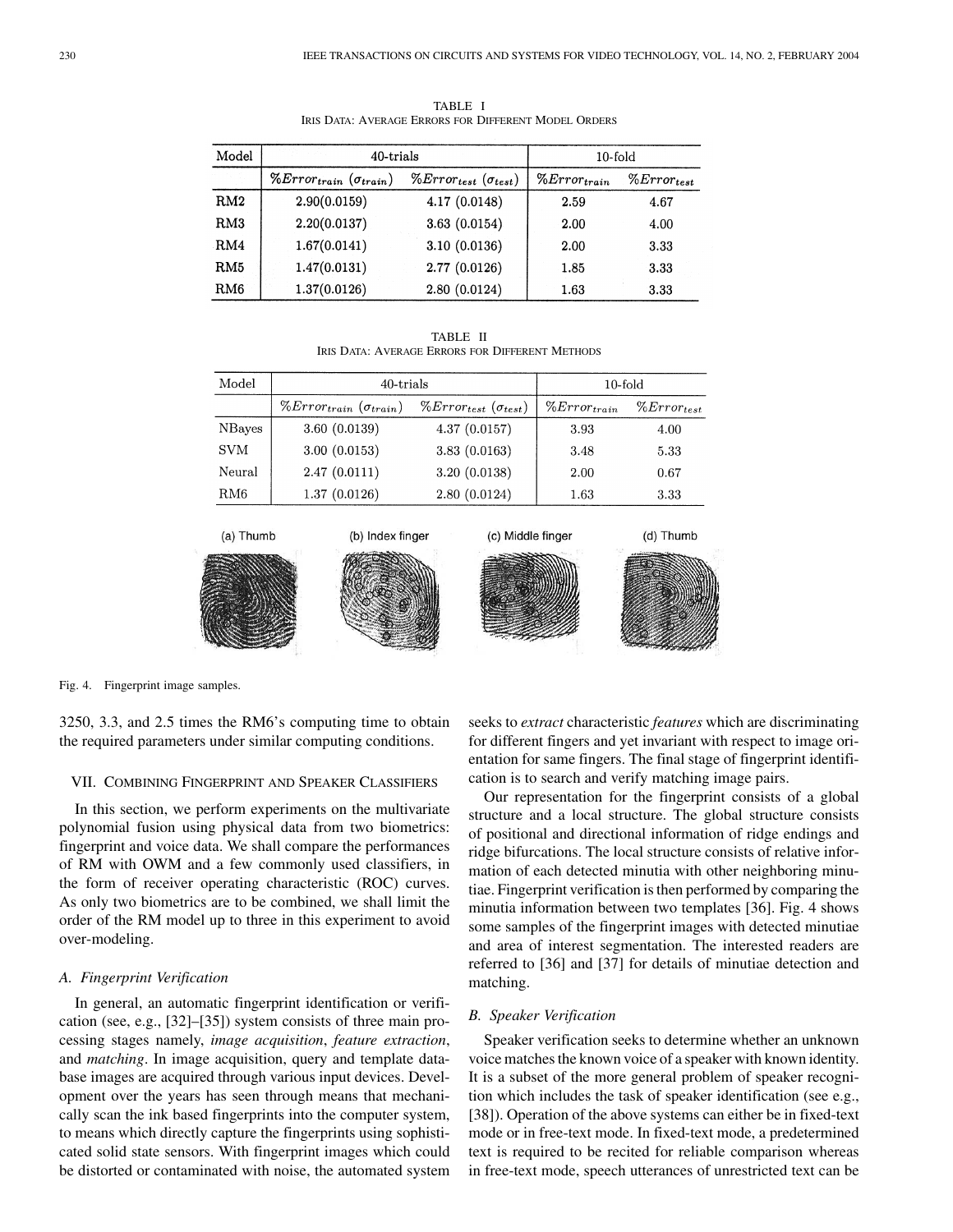

Fig. 5. Voice samples.

accepted. The fixed-text system provides a more precise and reliable comparison between two utterances of the same text than that of the free-text system since it works under a better controlled environment. The fixed-text system are thus primarily used in access control applications and the free-text systems are more for surveillance and other applications [[38\]](#page-9-0).

In this application, the fixed-text mode and the template matching method is adopted for speaker verification. Comparison of two utterances is performed by aligning the two templates at corresponding points in time. To cater for difference in duration of the two utterances, the dynamic time warping (DTW) method is adopted when minimizing a distance metric between two feature sets extracted from the speech data. Fig. 5 shows some samples of voice data uttering the word "zero." The interested reader is referred to [\[39](#page-9-0)] for more details about the system (see also [\[38](#page-9-0)] and [\[40](#page-9-0)] for similar matching designs).

#### *C. Combining Fingerprint and Speaker Verification Systems*

In this experiment, both the databases for fingerprint verification and speaker verification consist of 16 different identities; each comes with six different fingers or six different words with each fingerprint or word containing ten samples. A total of 960 samples were thus used for each fingerprint and voice verification system. The fingerprint images were collected using Veridicom's  $i$  Touch sensor and the voice data were taken from TIDIGIT database. An arbitrary one-to-one correspondences were taken between the two biometric databases. It is noted here that six different fingers taken from the same person are uncorrelated in their minutia distribution and hence we can reasonably assume that the fingerprint database contains 96 different users  $(16 \times 6)$ . As for the speech database, the same person uttering six different words may have some correlation among the words as compared to those from six different persons. Apparently, this may result in lowering the matching performance of the speaker verification system. Since our focus is on matching performance improvement using two or more "not-so-high-performance" biometrics, we nevertheless assume a total of 96 different users  $(16 \times 6)$  for both databases in the following experiments.

Both the fingerprint and speech databases are partitioned into two equal sets for training and testing, i.e., set-1 with 480 (16  $\times$  6  $\times$  5) samples for training and, set-2 with 480  $(16 \times 6 \times 5)$  samples for testing. These training and test sets each contains a total of 960 (96  $\times$  5  $\times$  4/2) matching scores generated among the genuine-users and 45 000  $([ (16 \times 15)/2] \times [ (6 \times 5)/2] \times (5 \times 5))$  matching scores generated across the imposters for both biometrics. The reason for using only 45 000 out of the total possible 114 000  $(96 \times 95 \times 5 \times 5/2)$  imposter scores is to have a smaller difference between the sizes of the imposter and the genuine user data sets. The fingerprint match score  $(f_1)$  and the speaker match score  $f_2$  from the training set are entered as polynomial variables  $x_1$  and  $x_2$  respectively to form the matrix  $\ddot{F}$  which contains the reduced polynomial expansion terms. The polynomial coefficients are solved using the regularized objective which has a solution form similar to (20). These polynomial coefficients are then used to predict the combined out-come for test data based on the reduced model function (16).

Depending on individual implementation, the matching output ranges for different modalities may differ significantly. For such cases, numerical sensitivity may be affected and hence a score normalization should be performed between the outputs of different modalities. For reasonably small differences between the scores like in our case (fingerprint-match scores in  $\in [0, 115]$ , speaker-match scores  $\in [0, 2.05]$ ), the weighting parameters can be adapted automatically without serious floating point truncation and hence no normalization is needed. Figs. 6 and 7 show the original matching performances for the training and test sets, respectively, for individual fingerprint verification and speaker verification, using the above mentioned database, before multimodal fusion. In what follows, we shall observe the effects of regularization and different model orders on the fusion performance.

#### *D. Effects of Regularization*

A search for an optimal regularization parameter was performed for the three models OWM, RM2,and RM3 using the procedure outlined in Section V-B with arbitrary partition of training data. The empirical search for all three models resulted in having  $b \approx 10^{-4}$ . A plot of the ROC curve does not reflect visible difference between the regularized models and the nonregularized models. This shows that multicollinearity may not be a serious problem in this application.

## *E. Effects of Model Orders*

Fig. 8 shows the training and test results for multimodal data fusion using OWM, RM2, and RM3. As in Section VI, these results are compared to several commonly used classifiers: Naive–Bayes [\[30](#page-9-0)], SVM [[31\]](#page-9-0), and Neural Network [[10\]](#page-9-0). The SVM used the RBF kernel as it was found to have good convergence as compared to the polynomial kernel. For the Neural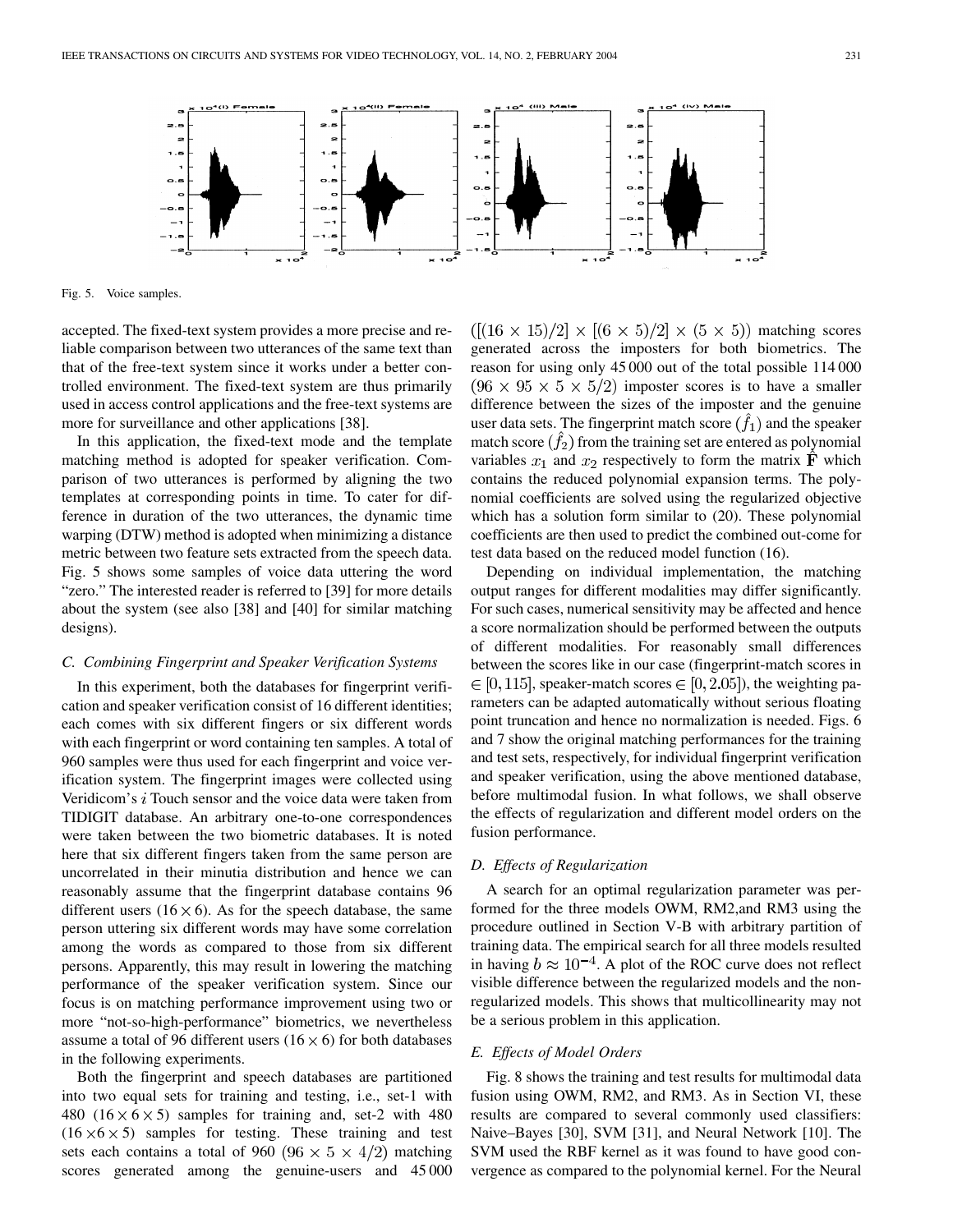

Fig. 6. Matching curves for fingerprint verification training (dashed lines) and test (dotted lines) sets.



Fig. 7. Matching curves for speaker verification training (dashed lines) and test (dotted lines) sets.



Fig. 8. ROC curves for fingerprint (dotted), voice (dotted), OWM (dotted), Naive–Bayes (dashed–dotted), neural network (dashed), SVM (dashed–dotted), RM2 (continuous), and RM3 (continuous).

Network, a  $(2 \times 2 \times 1)$  structure was selected as it was found to be sufficient for the approximation. The Naive–Bayes assumed a Gaussian distribution of data and independency between the outputs of the two biometrics. The ROC curves for the original fingerprint and speaker verifications are also included in the same plots for comparison. It can be seen from these plots that OWM improves significantly over the entire operating range of



Fig. 9. Tenfold ROC curves for RM3.



Fig. 10. Average tenfold ROC curves for fingerprint (dotted), voice (dotted), OWM (dotted), Naive–Bayes (dashed-dotted), SVM (dashed–dotted), RM2 (continuous) and RM3 (continuous).

individual fingerprint and speaker verifications. As the model order increases using RM2 and RM3, the improvement is even more significant. For RM3, the authentic acceptance rates are all found to be over 95%. The SVM shows excellent training results, but the test results show that it has been over-fitted. The Neural Network gives the best test result with RM3 followed by closely. In terms of computing effort, the Neural Network, SVM, and Naive–Bayes, respectively, took about 239, 3600, and 0.27 times the computing time of RM3 to obtain the required parameters under similar computing conditions.

In addition to the above results using equal partitioning of the entire data set into a training set and a test set, a tenfold cross-validation test process is performed to provide a better picture of the fusion accuracy. Fig. 9 shows the ROC curves for training and test sets using RM3. For clarity purpose, the average ROC curves of the tenfold results from the compared methods are shown in Fig. 10 except for that using the Neural Network method because numerical ill-conditioning was found during its training. It is clear from this figure that RM3 and SVM